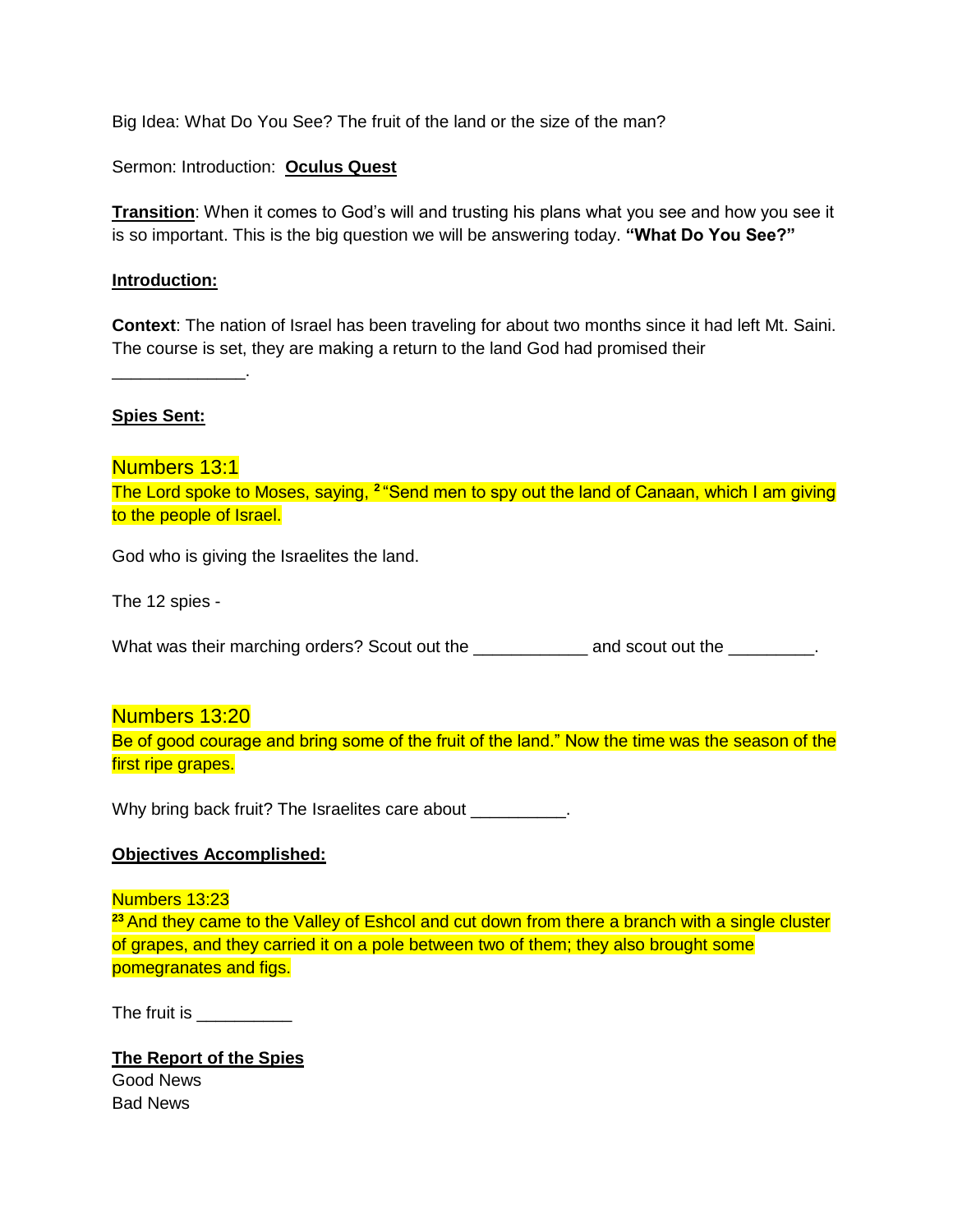Numbers 13:28

28 However, the people who dwell in the land are strong, and the cities are fortified and very large. And besides, we saw the descendants of Anak there.

The land is good but the people are big,

#### **The people now have a zero they have two different pictures to see.**

The fruit of the land or the size of the man

Numbers 13:30 **<sup>30</sup>**But Caleb quieted the people before Moses and said, "Let us go up at once and occupy it, for we are well able to overcome it."

Caleb, = "Let's Go

Numbers 13:31 **<sup>31</sup>**Then the men who had gone up with him said, "We are not able to go up against the people, for they are stronger than we are."

Spies = Oh No, we can't do it. Giants vs. Grasshoppers

Nephilim theories:

### **The Nation Complains: Israel's choice**

They can focus on the fruit of the land or they can focus on the size of the man.

#### Numbers 14:1-2

Then all the congregation raised a loud cry, and the people wept that night. **<sup>2</sup>**And all the people of Israel grumbled against Moses and Aaron. The whole congregation said to them, "Would that we had died in the land of Egypt! Or would that we had died in this wilderness! **<sup>3</sup>**Why is the Lord bringing us into this land, to fall by the sword? Our wives and our little ones will become a prey. Would it not be better for us to go back to Egypt?" **<sup>4</sup>**And they said to one another, "Let us choose a leader and go back to Egypt."

### **Good News + Bad News = Bad News UC DAVIS STUDY.**

to the negative and the bad news becomes the only news.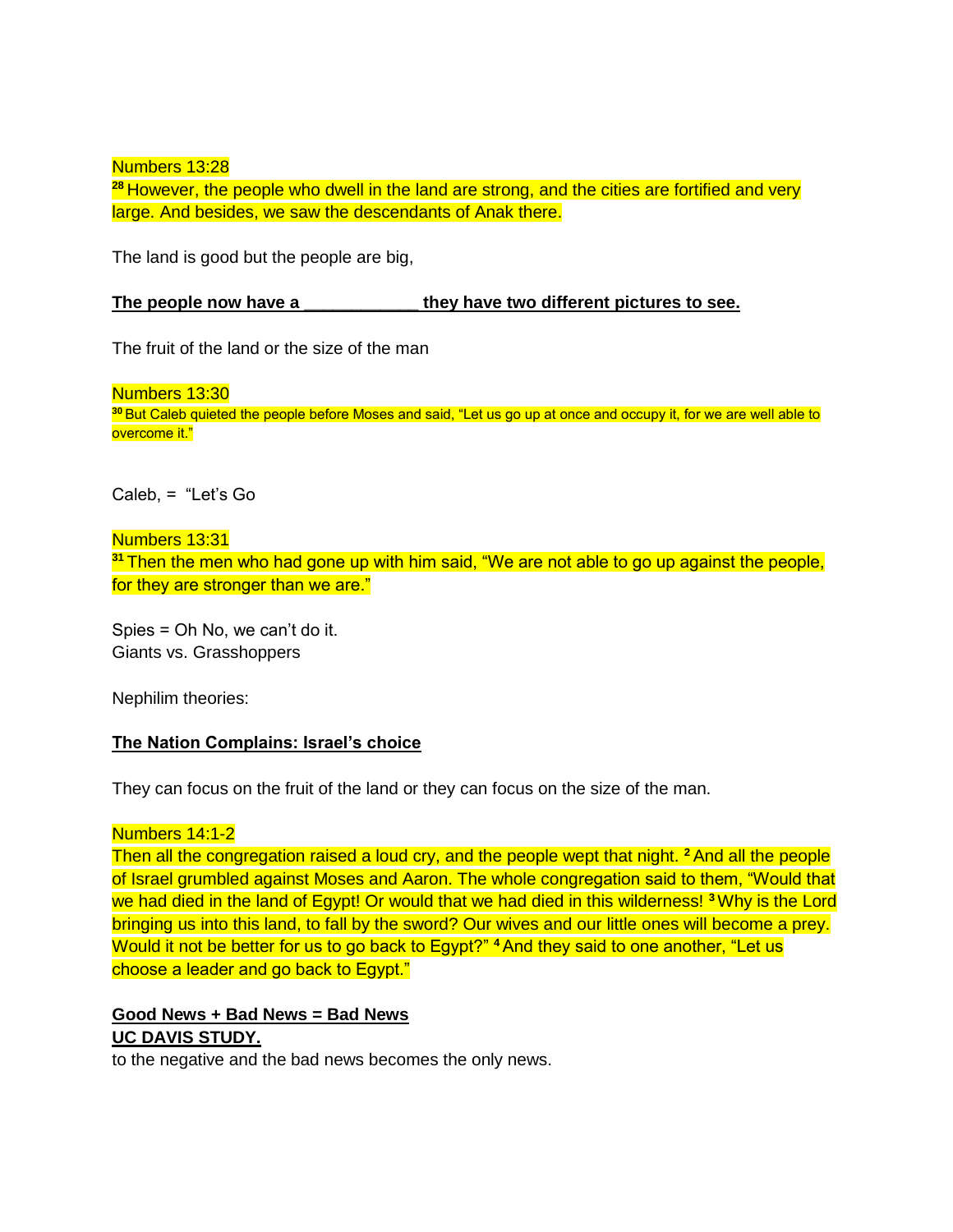### **Why are they complaining?** They are \_\_\_\_\_\_\_\_\_\_.

**Fear**: So when you or someone you know is complaining you can ask, what are you afraid of?

- Fear is rampant right now,
- What are we afraid of? Examples
- Not all Fear is bad fear,
- fear becomes bad when it keeps us from doing will.
- So what am I afraid of?

# **The Fear Plan: Back to Egypt.**

Egypt metaphor Not as crazy of an idea as we think.

Are we any different? Egypt represents captivity and bondage to sin and satan.

### Col 1:13-14 says

<sup>13</sup> He has delivered us from the domain of darkness and transferred us to the kingdom of his beloved Son, **<sup>14</sup>**in whom we have redemption, the forgiveness of sins.

- We can't coexist with sin.
- We know that going back to Egypt wouldn't have worked
- There are lots of things to be afraid of (like snakes). freedom is not one of them.

### **Caleb and Joshua's Last Plea:**

### Numbers 14:7-9

"The land, which we passed through to spy it out, is an exceedingly good land. **<sup>8</sup>**If the Lord delights in us, he will bring us into this land and give it to us, a land that flows with milk and honey. **<sup>9</sup>**Only do not rebel against the Lord. And do not fear the people of the land, for they are bread for us. Their protection is removed from them, and the Lord is with us; do not fear them."

God will give us the victory

### **Instead of going to battle the Israelites just forfeit.**

the people got so upset and tried to stone them

### Numbers 14:11-12

<sup>11</sup> And the Lord said to Moses, "How long will this people despise me? And how long will they not believe in me, in spite of all the signs that I have done among them? **<sup>12</sup>**I will strike them with the pestilence and disinherit them, and I will make of you a nation greater and mightier than they."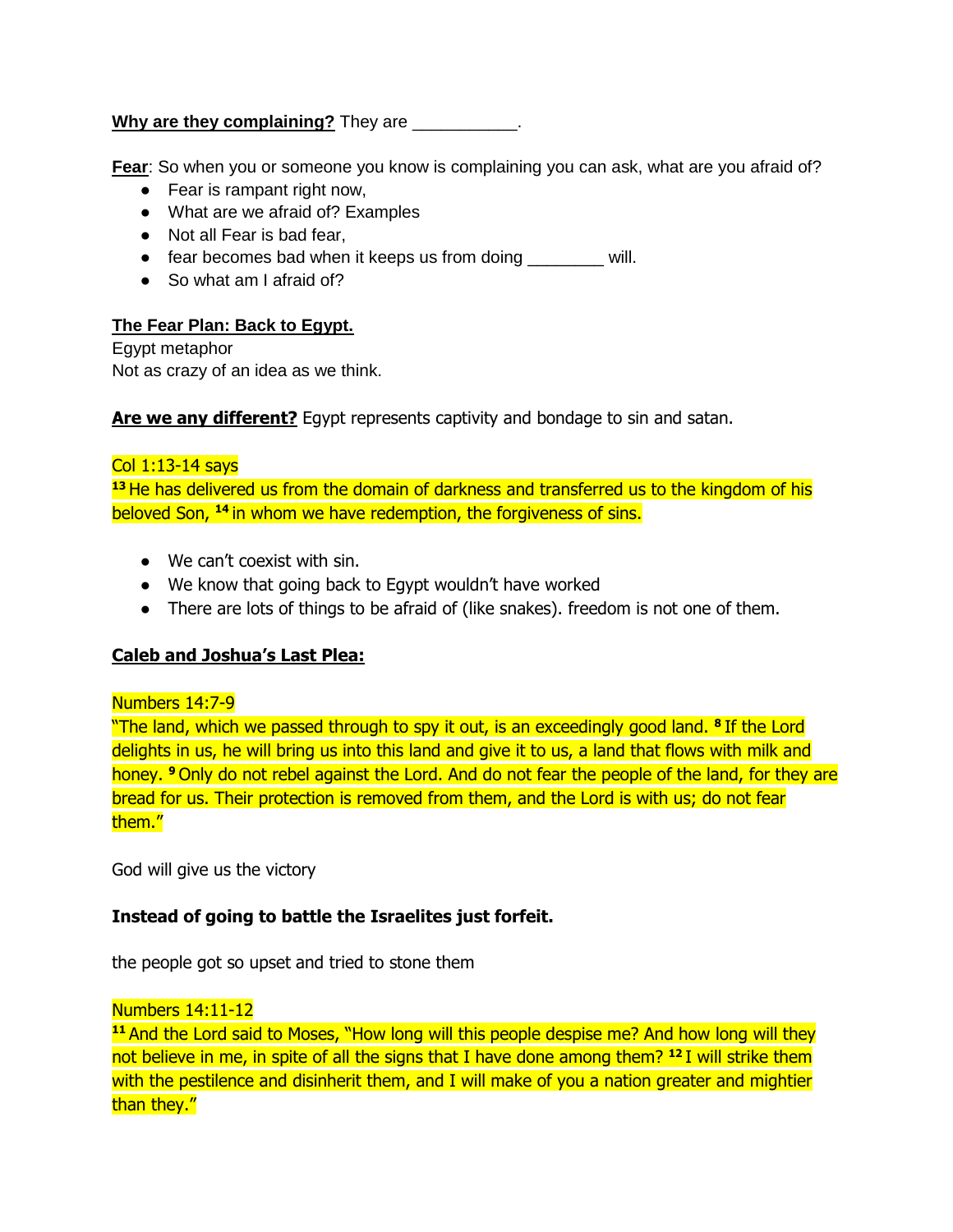# **The consequences**:

- God is understandingly upset.
- Examples of what God had already done:
- **They didn't believe that God would give them the land**.

What God wants to do: What God does

- The 10 spies die
- Can't enter the land
- The generation will die in the wilderness

End of 14: They were attempting to claim God's promises without his power or his presence.

# **Conclusion**:

They forfeited the opportunity for the land.

### That is why they play the game.

- Buster Douglas knocking out Mike Tyson
- The Miracle on Ice
- And the Beavers beating the Ducks once a decade.

### **Do you ever wonder what we ourselves forfeit when we fail to trust God?**

- When we don't even try?
- God has done something extraordinary in you when he saved you.
- He wants to use you to grow his mission,
- he wants to use you to be like Jesus in someone else's life.
- Our mission statement.

Is it scary, oh yes it is, Does it feel like your facing giants? Of course it does,

How Do We Do This?

The key step is we need to get past our fear. **We need to see that the fruit of the land is greater than the size of the man.** Fear isn't going away, as fear is a pervasive force in the world, it is natural, we can't just get rid of it, fear needs to be sent somewhere,

### Isaiah 8:12-13

**<sup>12</sup>**"Do not call conspiracy all that this people calls conspiracy, and do not fear what they fear, nor be in dread. **<sup>13</sup>**But the Lord of hosts, him you shall honor as holy. Let him be your fear, and let him be your dread.

• God needs to be your awe,